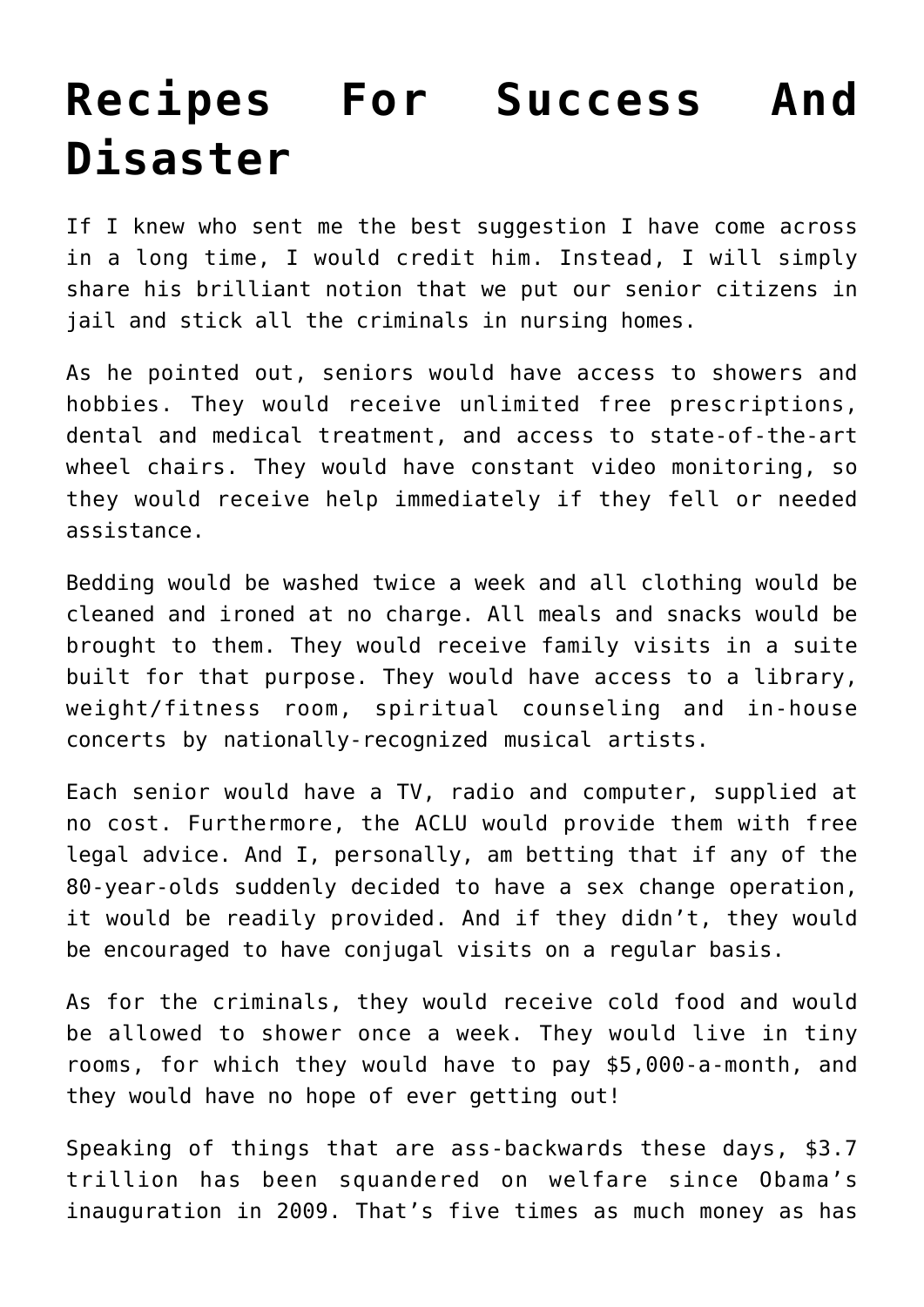been spent on NASA, education and federal transportation, put together.

But it's not just Obama and his henchmen who need to have their heads examined. What is it with the Republicans? Why are so many of them calling for the postponement of the Affordable Care Act? Millions of people are suffering from its chaotic implementation, and the Republicans want to rush to its rescue?

It was bad enough when Vladimir Putin pulled Obama's chestnuts out of the fire when it was obvious he wasn't going to get the go-ahead even from congressional Democrats to attack Syria. But why on earth are Republicans looking to turn the heat off the disaster that's ObamaCare?

Rep. Alan Grayson (D-FL) announced back in 2010 that because Republicans were opposed to Obama's Frankenstinian version of health care, it meant they wanted Americans to die quickly. Now, on his noxious re-election website, he's posted a picture of a burning cross, with the cross forming the "T" in Tea Party, likening conservatives to the Ku Klux Klan.

The folks in Florida unelected this cretin once, but then they put him back in office. Who are these people? It is obvious that when you are the 11th richest member of the House, you can afford to run as often as you like. But why would anyone vote for him? I can only imagine that the loons who live down there in the ninth congressional district are like those abused women who divorce their wife-beating husbands, and then decide that life without the bully is even worse than life with him.

Finally, for some reason, speaking of Obama and Grayson reminds me that Betts-Clarke of England has announced that their new line of fart-filtering underwear is jumping off the shelves, so to speak. Apparently, Shreddies, as this miracle product is called, is capable of quashing the smell of an odor